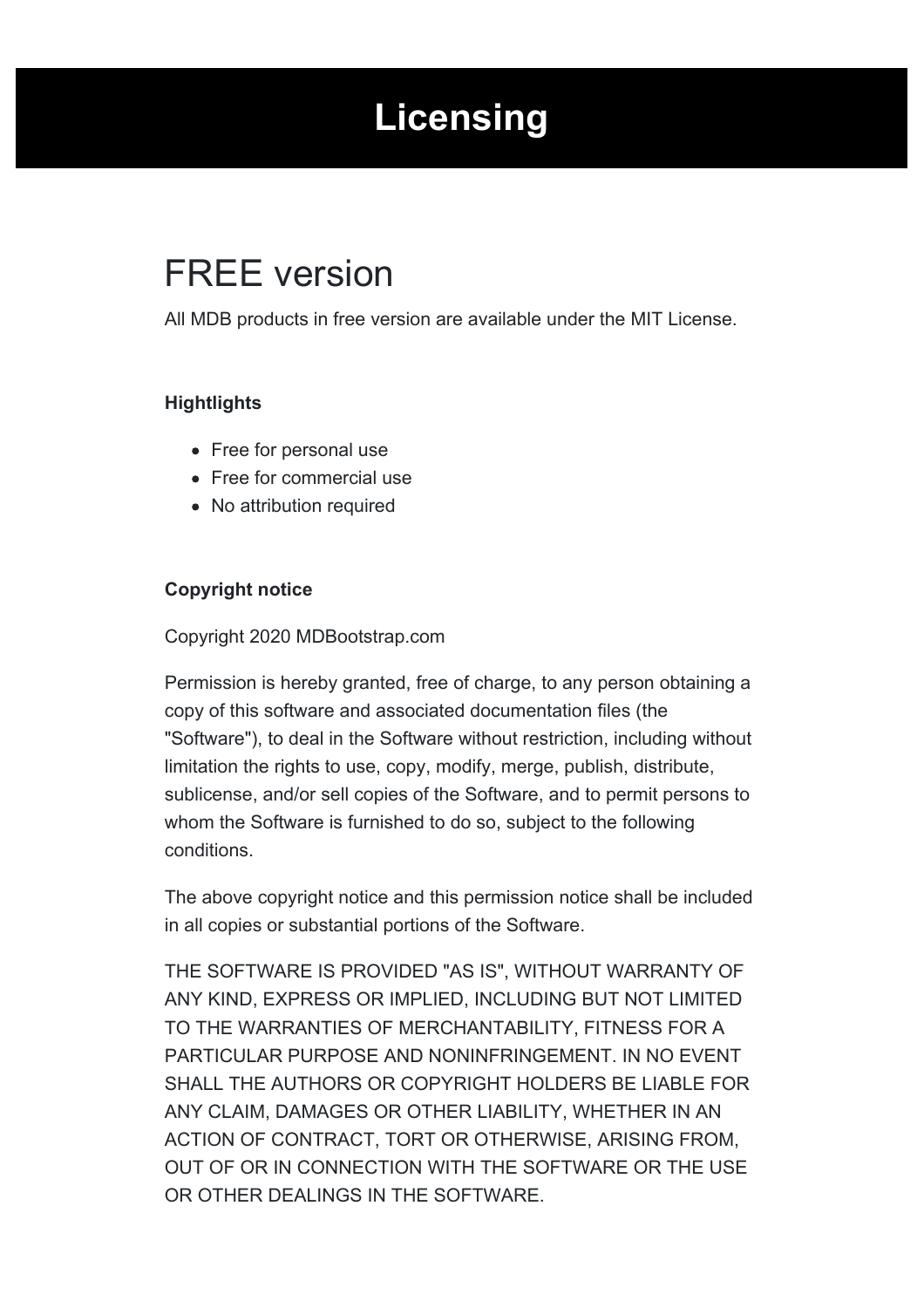# PRO version

This license version was introduced on 18.05.2020, and applies to new product versions linked [below](#page--1-0). Old product versions are covered by the [previous licensing rules.](https://mdbootstrap.com/general/license/)

All MDB products in paid version are licensed according to the **End User License Agreement** (EULA) detailed below. By using products listed below (Product) from StartupFlow s.c. (MDB / MDBootstrap), you agree that this is a legally binding and valid contract and agree to be bound by it. You agree to abide by the intellectual property laws and all of the terms and conditions of this Agreement.

## **Hightlights**

- **You have right to personal use**
- **You have right to commercial**
- **use No attribution required**
- **Lifetime usage**
- **Perpetual maintainance**
- **No automatic reocurring fees**

## **Rights**

#### **No attribution required**

You are not required to attribute or link to Material Design for Bootstrap in any projects.

## **Right to personal use**

The License grants you, the purchaser, an ongoing, non-exclusive, worldwide license to make use of the Product in personal projects, in accordance with the EULA.

## **Right to commercial use**

The License grants you, the purchaser, an ongoing, non-exclusive, worldwide license to make use of the Product in commercial projects, in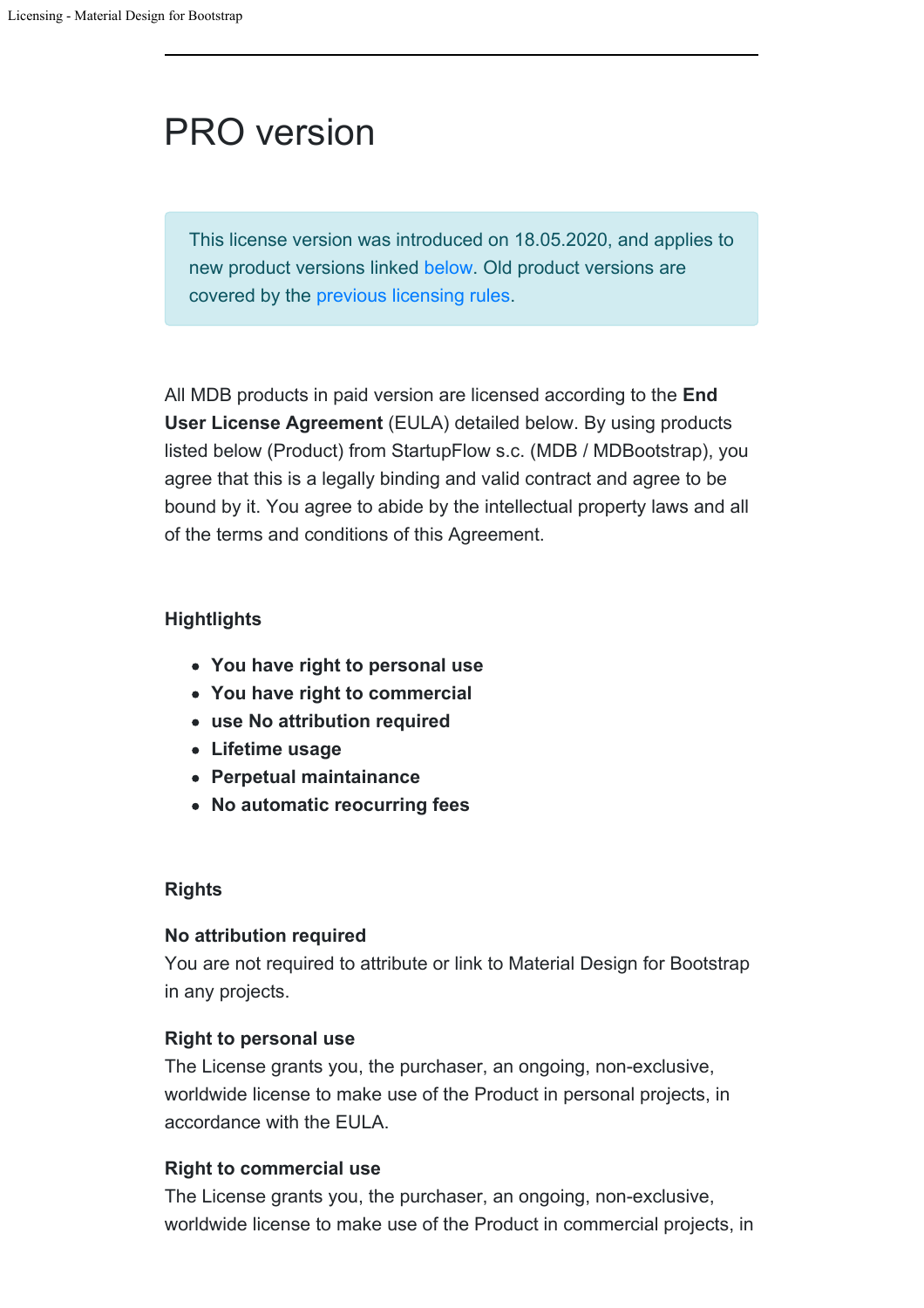accordance with the EULA.

## **Right to modification**

You may modify the resources according to your requirements.

### **Right to create the End Product**

You may use the Product to create End Products in accordance with the EULA. The End Product is a customised implementation of the Product requiring an application of skill and effort (f.e. a webiste build with MDB Template with customized, modified content is an End Product because it requires skill and efort while a webiste which is literally copy-pasted MDB Template isn't).

#### **Lifetime usage**

You are entitled to use the purchased Product for life (maintainance features f.e. Premium Support, are perpetual - you don't have to renew them but you can).

#### **Maintainance**

At the moment of the Product purchase you are granted 12 months of maintainance - this period can be extended in accordance with the Maitainance Terms, but there's no automatic reocurring fees.

#### **User limits**

#### **Individual license**

The Individual license is assigned to one person. Products with this license can be used only by the person that the are assigned to.

#### **Startup license**

The Startup license is assigned to a company / organization. Products with this license can be used by up to 3 people. The users have to be official employees of the company or organization. The license covers both current and future employees.

#### **Entreprise license**

The Entreprise license is assigned to a company / organization. The limits of license users are agreed upon purchase. The users have to be official employees of the company or organization. The license covers both current and future employees.

#### **Project limits**

**One project**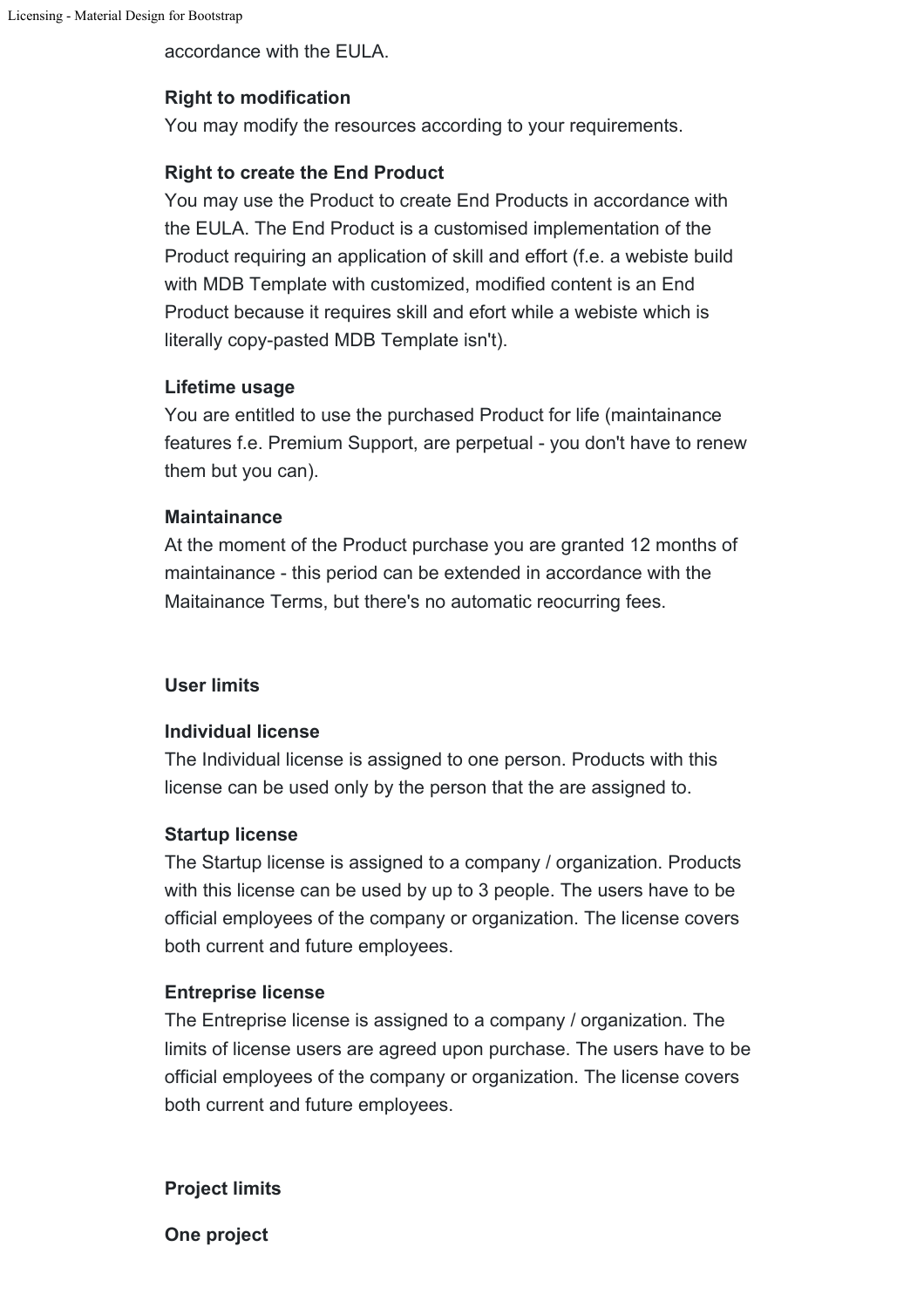With One project license you are entitled to create one single End Product for yourself or for one client (f.e. a single webiste or application)

#### **Unlimited projects**

With Unlimited projects license you are entitled to create unlimited End Products for yourself or for multiple clients.

#### **Restrictions**

#### **Unauthorised redistribution**

You cannot redistribute, resell, lease, license, sub-license or offer the Product directly or non-directly to any other third party, without an explicit agreement with StartupFlow s.c.. Learn more about the [Reseller](https://mdbootstrap.com/resellers/) [Terms.](https://mdbootstrap.com/resellers/)

#### **Product usage by end-user**

You cannot permit an end user of the End Product to use the Product separately from the End Product. (f.e. Your client can use the website X that you've built for him, but he cannot build another website Y himself using the files installed for the website X.

#### **Open source**

You cannot redistribute any of the software, or products created with MDB software to repositories like Github, where they are publicly available or include into any Open Source projects.

## **Competition**

You cannot use the Product to create any End Products that would compete with the Product itself. (f.e. you cannot use MDB Pro to create a framework, library, design system, CMS, template, plugin or a page generator).

## **Maintainance Terms**

Every purchase of MDB Pro Unlimited, Plugin Pack and Bundle has 12 months of maintainance features included.

Maintainance features include:

- Premium Support your tickets are quranteed to be answered by a professional
- GitLab repository access acces to a repository on git.mdbootstrap.com
- Unlimited Updates access to all Product updates released within